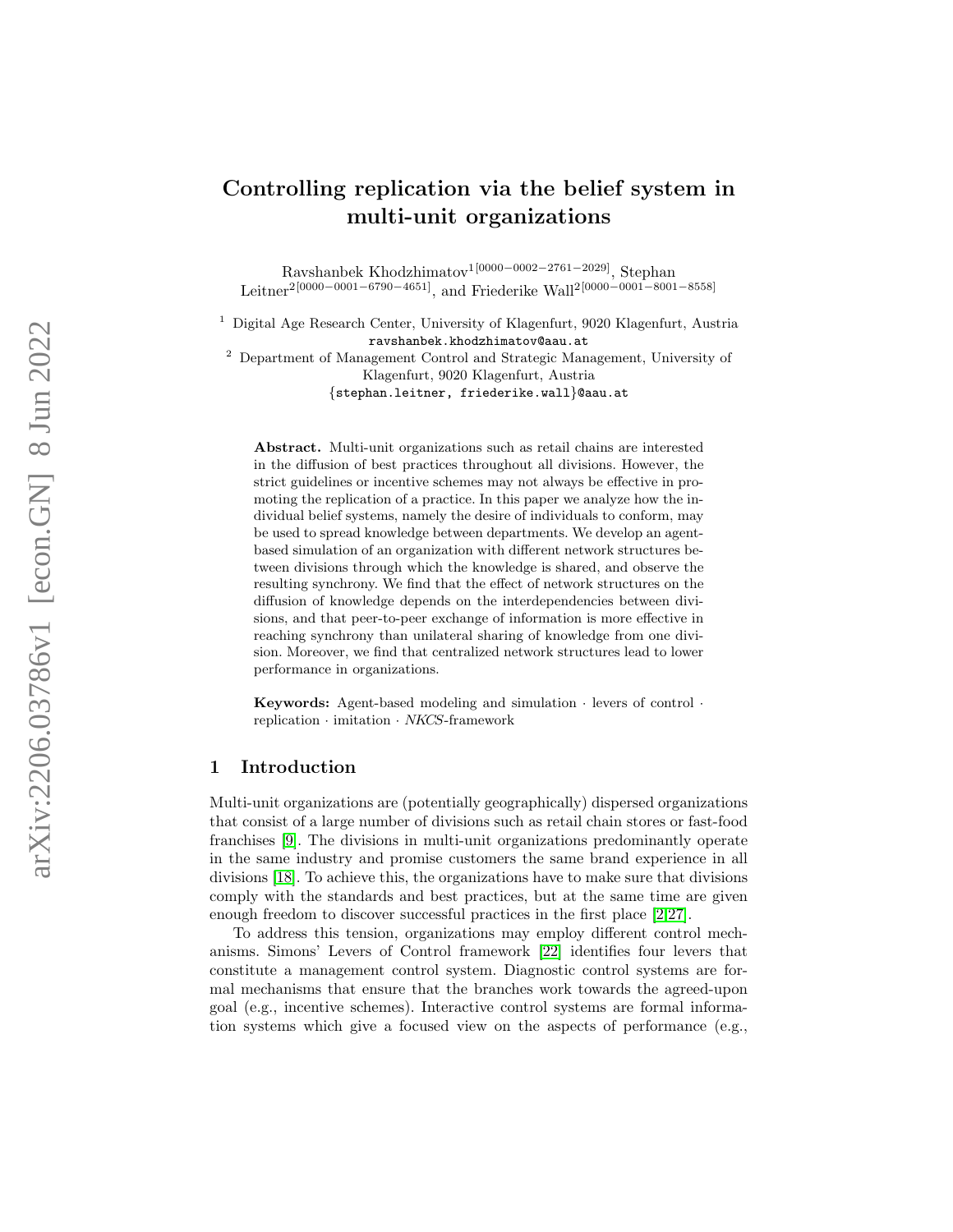KPIs). Boundary systems delineate the acceptable behavior in the organization (e.g., codes of conduct, franchise operations manuals) and can be enabling or constraining, depending on the management's decisions. Belief systems is a set of core organizational values and definitions that management uses to foster a desired environment (e.g., mission statements, organizational culture).

Belief systems in this context can be used to describe conformity, which is defined as the internal desire of individuals to alter their behavior to match that of their peers. In contrast to compliance to organizational requirements, individuals conform voluntarily in pursuit of goals to blend into a team, gain approval of others, or increase accuracy of their actions by adopting the best practices of their peers [\[4\]](#page-9-1). The actual desire to conform changes with cultural and demographic characteristics of individuals and with the environment and norms [\[5\]](#page-10-3). However, the effect of desire of branch managers to conform on the actual adoption of the peers' practices depends on many factors, including the similarity in faced tasks [\[6\]](#page-10-4), geographic proximity between branches [\[7\]](#page-10-5), communication channels between branches [\[11\]](#page-10-6), and the rotation of employees [\[13\]](#page-10-7).

Chang and Harrington [\[3\]](#page-9-2) studied the extent of centralization in retail chains in which managers come up with ideas for new practices. They found that organizations should employ boundary control systems that allow branches to experiment with new practices and routines subject to the constraint that branches need to adopt predetermined practices, and to combine this with diagnostic control systems by rewarding branch managers for replicating and passing along ideas. Garvin and Levesque [\[9\]](#page-10-0) proposed diagnostic control systems that allow managers to prioritize their branch performance over the adoption of set practices. These studies implicitly assume that the best practices can be codified and put in a guideline, ready for replication. However, Haldin-Herrgard [\[10\]](#page-10-8) showed that this is usually not possible, and suggested decentralized (interpersonal) knowledge transfer mechanisms. Additionally, Garvin and Levesque [\[9\]](#page-10-0) found that due to the large number of branches, it is difficult to enforce a centralized control in multi-unit organizations. In this context, the less studied lever of control, belief systems, may be more effective because they allow organizations to foster an environment for imitation without strict centralized control mechanisms [\[23\]](#page-10-9).

In this study we are interested to what extent does the individuals' desire to conform affect the diffusion of knowledge between divisions, and how do different network structures through which the agents communicate affect this relation. We employ an agent-based simulations approach [\[26](#page-11-1)[,19\]](#page-10-10) to model the multi-unit organization and the NKCS-framework [\[15,](#page-10-11)[14\]](#page-10-12) to model the environments in which the units (divisions) operate. The rest of the paper is structured as follows: Sec. [2](#page-2-0) presents the method, Sec. [3](#page-5-0) summarizes our findings, Sec. [4](#page-8-0) concludes the paper.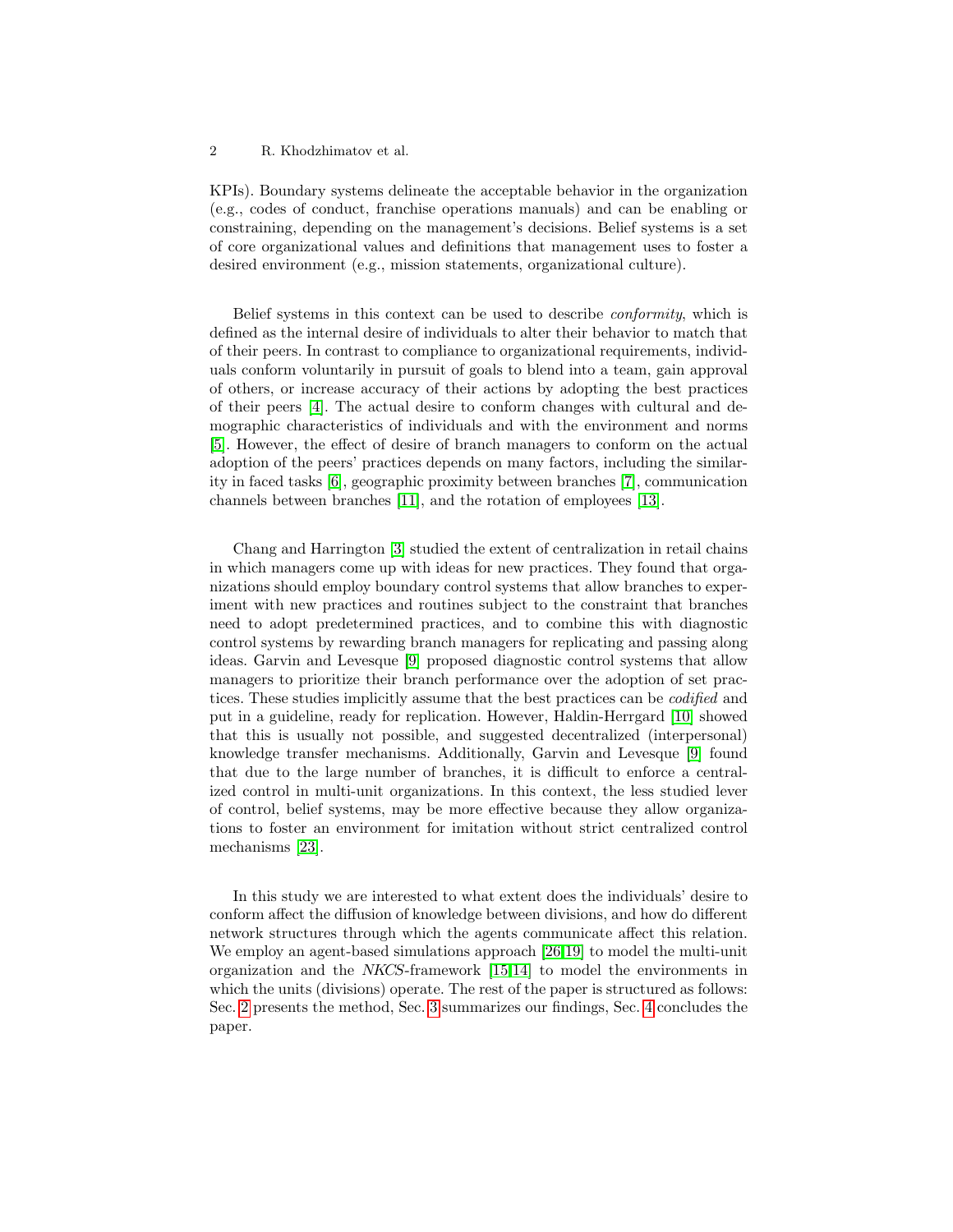# <span id="page-2-0"></span>2 Model

In this section we introduce the agent-based model of an organization with  $P = 5$ units. The task environment is based on the NKCS-framework [\[15](#page-10-11)[,20\]](#page-10-13). Agents make decisions to (a) increase their performance and (b) conform to the observed behavior of others. Sec. [2.1](#page-2-1) introduces the task environment, Secs. [2.2](#page-3-0) and [2.3](#page-4-0) characterize the agents and describe how conformity is modeled. Sec. [2.4](#page-5-1) describes the agents' search process, and Sec. [2.5](#page-5-2) provides an overview of the sequence of events in the simulation.

#### <span id="page-2-1"></span>2.1 Task environment

We model an organization with  $P = 5$  agents (units), each of which faces a complex decision problem that is expressed as the vector of  $N = 4$  binary choices:

$$
\mathbf{x} = (\underbrace{x_1, x_2, x_3, x_4}_{\mathbf{x}^1}, \dots, \underbrace{x_{17}, x_{18}, x_{19}, x_{20}}_{\mathbf{x}^5}),
$$
(1)

where bits  $x_i \in \{0, 1\}$  represent single tasks. Every decision on a task  $x_i$  yields a uniformly distributed performance contribution  $\phi(x_i) \sim U(0, 1)$ . The decision problem is *complex* in that the performance contribution  $\phi(x_i)$ , might be affected not only by the decision  $x_i$ , but also by decisions  $x_j$ , where  $j \neq i$ .

We differentiate between two types of such interdependencies: (a) *internal*, in which interdependence exists between the tasks within unit  $p$ , and (b) *external*, in which interdependence exists between the tasks in units p and q for  $p \neq q$ . We control interdependencies by parameters  $K, C, S$ , so that every task interacts with exactly  $K$  other tasks internally and  $C$  tasks assigned to  $S$  other agents externally [\[14\]](#page-10-12):

<span id="page-2-2"></span>
$$
\phi(x_i) = \phi(x_i, \underbrace{x_{i_1}, \dots, x_{i_K}}_{\text{K internal}} \underbrace{x_{i_{K+1}}, \dots, x_{i_{K+C \cdot S}}}_{\text{interdependence}}),
$$
\n(2)

where  $i_1, \ldots, i_{K+C\cdot S}$  are distinct and not equal to i. The exact choice of the coupled tasks is random with one condition: every task affects and is affected by exactly  $K + C \cdot S$  other tasks. In our analysis we consider two benchmark cases: (i) only internal interdependence  $(K = 3, C = S = 0)$  and (ii) internal and external interdependence:  $(K = C = S = 2)$ , as depicted in Fig. [1.](#page-3-1)

Using Eq. [2,](#page-2-2) we generate *performance landscapes* as follows: for every task  $x_i$ we generate performance contribution values corresponding to every combination of interdependent decisions from a uniform distribution. This results in a  $N \times$  $2^{1+K+C\cdot S}$  matrix of uniform random numbers. We generate entire landscapes at the beginning of every simulation run to find the overall global maximum and normalize our results accordingly, to ensure comparability among different simulation runs.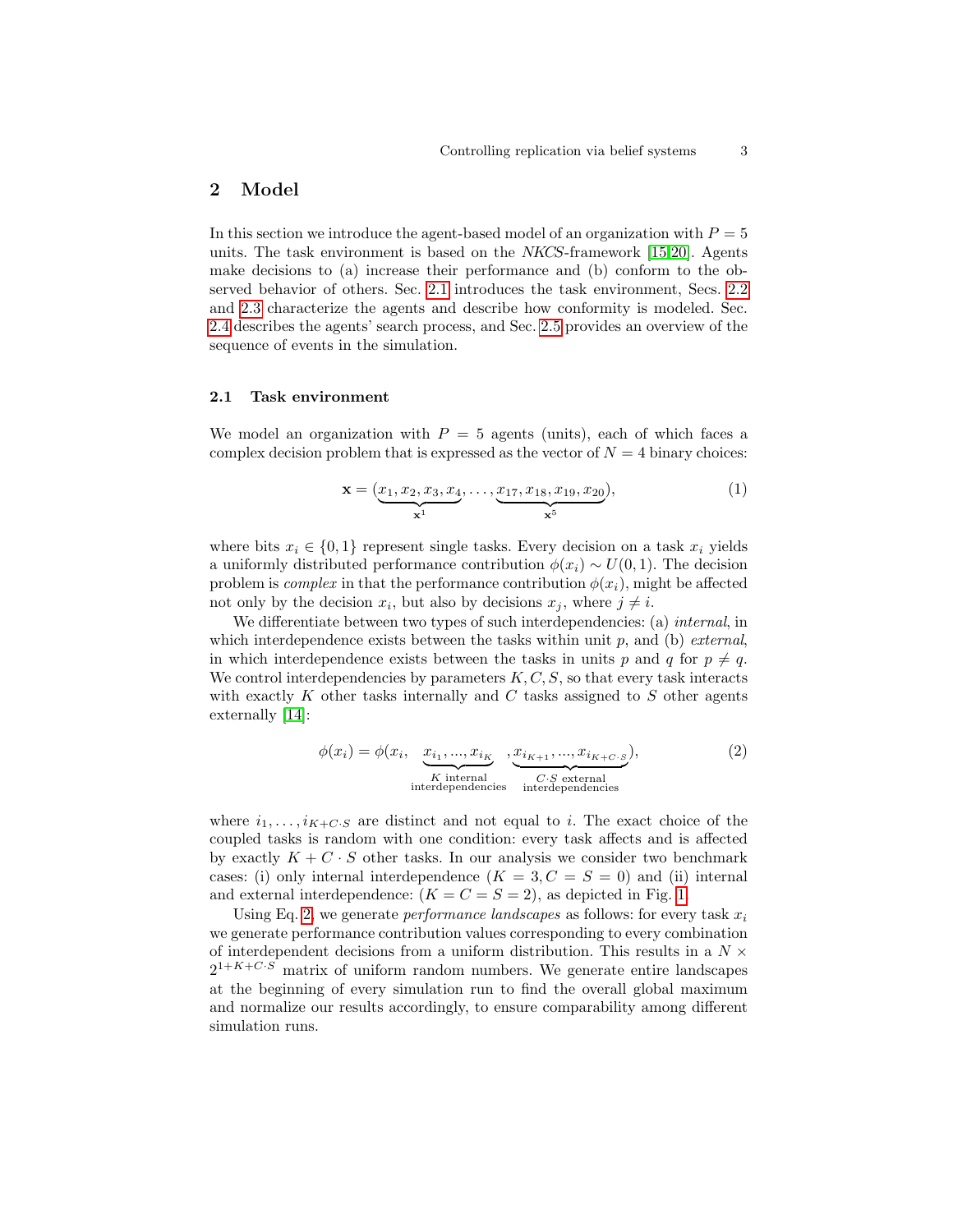$\phi(x_i)$  depends on decision  $x_i$ .

<span id="page-3-1"></span>

Fig. 1: Stylized interdependence structures with  $P = 5$  agents facing  $N = 4$ binary tasks. The crossed cells indicate inter-dependencies as follows: let  $(i, j)$  be

At each time period  $t$ , agent  $p$ 's performance is a mean of performance contributions of tasks assigned to that agent:

coordinates of a crossed cell in row-column order, then performance contribution

<span id="page-3-2"></span>
$$
\phi^p(\mathbf{x}_t^p) = \frac{1}{N} \sum_{x_i \in \mathbf{x}_t^p} \phi(x_i),\tag{3}
$$

and the organization's overall performance is a mean of all agents' performances:

$$
\Phi(\mathbf{x}_t) = \frac{1}{P} \sum_{p=1}^{P} \phi^p(\mathbf{x}_t^p) .
$$
\n(4)

All agents in the multi-unit organization operate in (not perfectly) similar environments, i.e., the same decisions of agents tend to lead to the same performance, with minor differences stemming from their local environments. We model this similarity between task environments of different units using the pairwise correlations between their performance landscapes [\[25\]](#page-10-14):

$$
\operatorname{corr}\left(\phi^p(\mathbf{x}_i^p), \phi^q(\mathbf{x}_i^q)\right) = \rho \in [0, 1],\tag{5}
$$

for all  $1 \leq i \leq N$  and  $p \neq q$ . In our analysis we use the value of  $\rho = 0.9$  as our benchmark, as it represents high similarity in units with a few local differences.

#### <span id="page-3-0"></span>2.2 Conformity metric

To measure conformity we implement our version of the Social Cognitive Optimization algorithm introduced by Xie et al.  $[28]$ . At every time step t, agents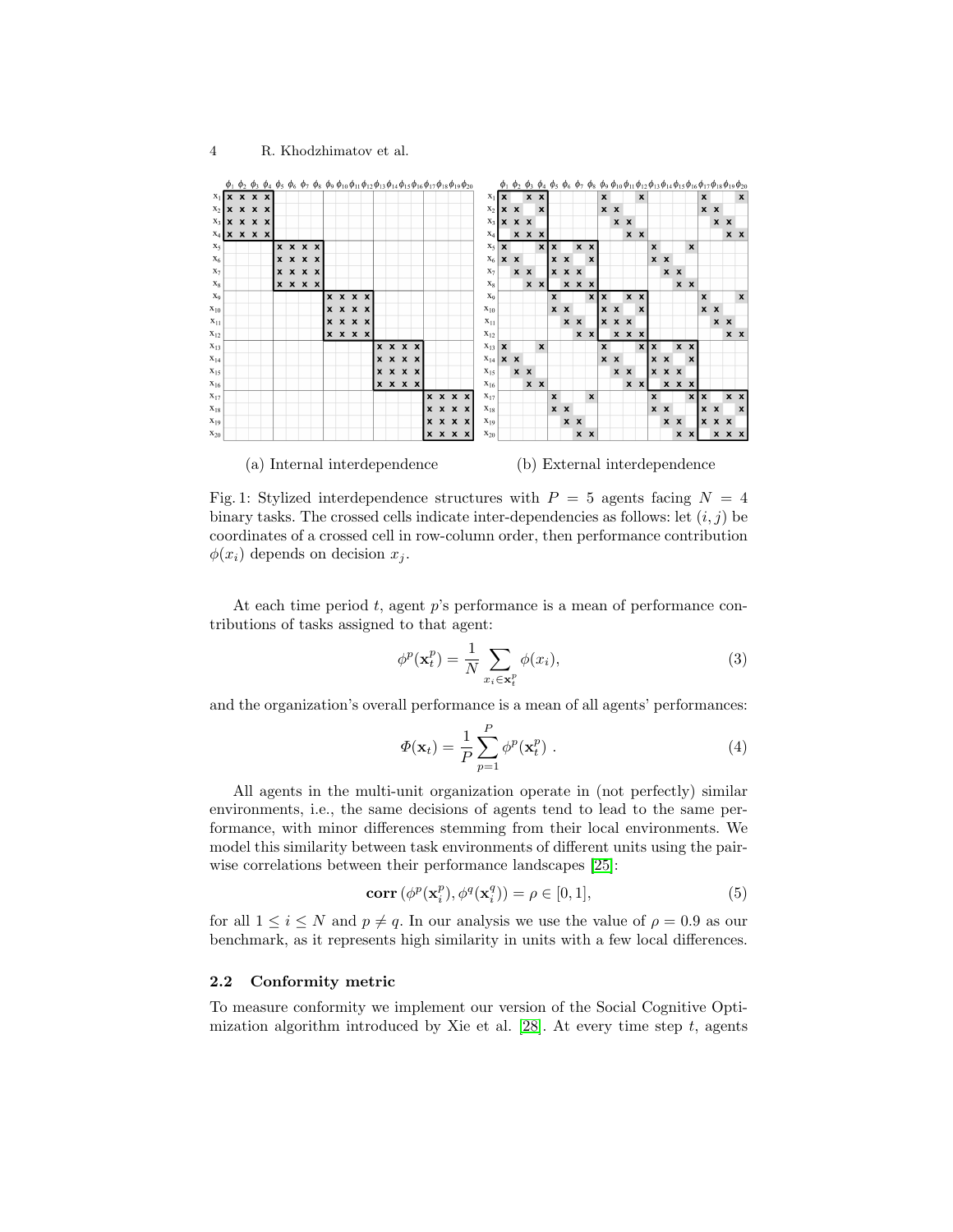share the decisions they have made on their tasks with the fellow agents, according to one of the network structures described in Fig. [2,](#page-4-1) where nodes represent agents and the directed links represent sharing of information.<sup>[3](#page-4-2)</sup> Every agent  $p$ stores the shared information in the memory set  $L^p$  for up to  $T_L = 50$  periods, after which the information is "forgotten" (removed from  $L^p$ ).

The measure of conformity of agent  $p$ 's decisions  $x_t^p$  is computed as the average of the matching bits in the memory:

<span id="page-4-3"></span>
$$
\phi_{conf}(\mathbf{x}_t^p) = \begin{cases} \frac{1}{|L_t^p| \cdot N} \sum_{\mathbf{x}^L \in L_t^p} \sum_{i=1}^N [x_i^p = x_i^L], & t > T_L \\ 0, & t \le T_L \end{cases}
$$
(6)

where  $|L_t^p|$  is the number of entries in agent p's memory at time t, and the statement inside the square brackets is equal to 1 if true, and 0 if false [\[12\]](#page-10-15).

<span id="page-4-1"></span>

(e) Line network

Fig. 2: Network structures in which  $P = 5$  agents (nodes) share information through directed links. Star and Line networks capture unidirectional transfer of knowledge and Ring and Cycle networks capture mutual transfer of knowledge.

#### <span id="page-4-0"></span>2.3 Agents' preferences

We model the agents' preferences as a linear function [\[1,](#page-9-3)[8,](#page-10-16)[24\]](#page-10-17) of performance  $\phi^p$ and conformity metric  $\phi_{conf}$  (see Eqs. [3](#page-3-2) and [6\)](#page-4-3):

<span id="page-4-4"></span>
$$
u^{p}(\mathbf{x}^{p}) = \alpha \cdot \phi^{p}(\mathbf{x}^{p}) + \beta \cdot \phi_{conf}(\mathbf{x}^{p})
$$
\n(7)

where  $\alpha + \beta = 1$ .

<span id="page-4-2"></span><sup>&</sup>lt;sup>3</sup> Including network structures in the model is a major extension over the papers using a similar approach to model the spread of information in organizations [\[17,](#page-10-18)[16\]](#page-10-19).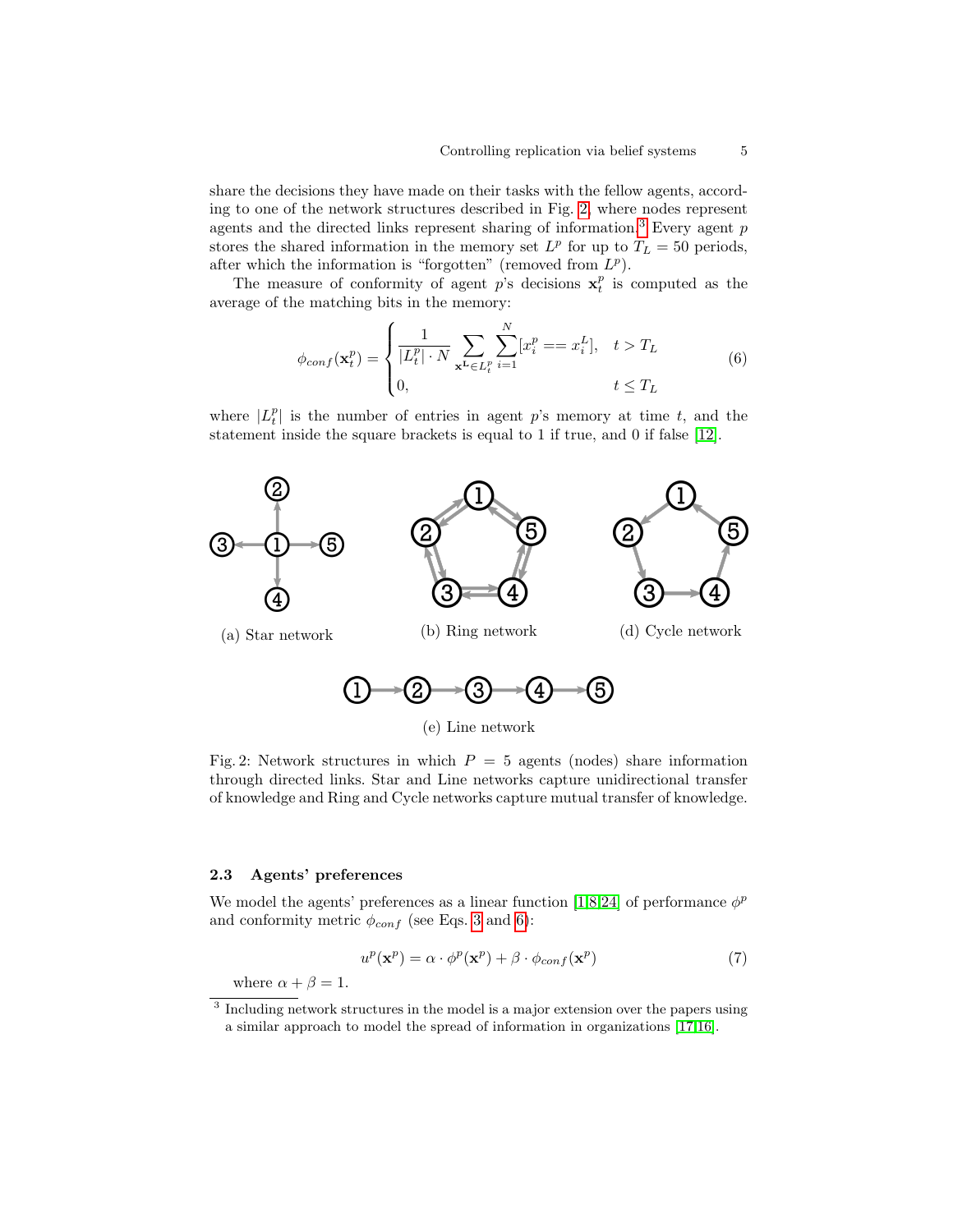#### <span id="page-5-1"></span>2.4 Search process

In line with Simon [\[21\]](#page-10-20), our agents are *boundedly rational*. In particular, the agents are not global optimizers and want to increase their utility given limited information: at time  $t$ , agents can observe their own performance in the last period,  $\phi^p(\mathbf{x}_{t-1}^p)$ , and the decisions of all team members in the last period *after* they are implemented,  $\mathbf{x}_{t-1}$ .

In order to come up with new solutions to their decision problems, agents perform a search in the neighbourhood of  $x_{t-1}$  as follows: agent p randomly switches one decision  $x_i \in \mathbf{x}^p$  (from 0 to 1, or vice versa), and assumes that other agents will not switch their decisions (Levinthal [\[20\]](#page-10-13) describes situations in which agents switch more than one decision at a time as long jumps and states that such scenarios are less likely to occur, as it is hard or risky to change multiple processes simultaneously). We denote this vector with one switched element by  $\hat{\mathbf{x}}_t^p$ .

Next, the agent has to make a decision whether to stick with the status quo,  $\mathbf{x}_t^p$ , or to switch to the newly discovered  $\hat{\mathbf{x}}_t^p$ . The rule for this decision is to maximize the utility function defined in Eq. [7:](#page-4-4)

$$
\mathbf{x}_t^p = \underset{\mathbf{x} \in \{\mathbf{x}_{t-1}^p, \hat{\mathbf{x}}_t^p\}}{\arg \max} u(\mathbf{x}),\tag{8}
$$

### <span id="page-5-2"></span>2.5 Process overview, scheduling and main parameters

The simulation model has been implemented in Python 3.8 and Numba justin-time compiler. Every simulation round starts with the initialization of the agents' performance landscapes, the assignment of tasks to  $P = 5$  agents. For reliable results, we generate the entire landscapes before the simulation, which is feasible for  $P = 5$  given modern computing limitations, and the initialization of an  $M = 20$  dimensional bitstring as a starting point of the simulation run. After initialization, agents perform the *hill climbing* search procedure outlined above and share information regarding their own decisions according to the network structure. The observation period T, the memory span of the employees  $T_L$ , and the number of repetitions in a simulation,  $R$ , are exogenous parameters, whereby the latter is fixed on the basis of the coefficient of variation. Fig. [3](#page-6-0) provides an overview of this process and Tab. [1](#page-6-1) summarizes the main parameters used in this paper.

# <span id="page-5-0"></span>3 Results

In this section we present selected findings from running  $R = 1,000$  simulations for 4 different network structures and task environments with and without external interdependencies between departments. In each simulation scenario we observe organization-level performance and the measure of synchrony across divisions for  $T = 500$  time periods. Sec. [3.1](#page-6-2) defines the synchrony measure, and Secs. [3.2](#page-7-0) and [3.3](#page-8-1) present the findings.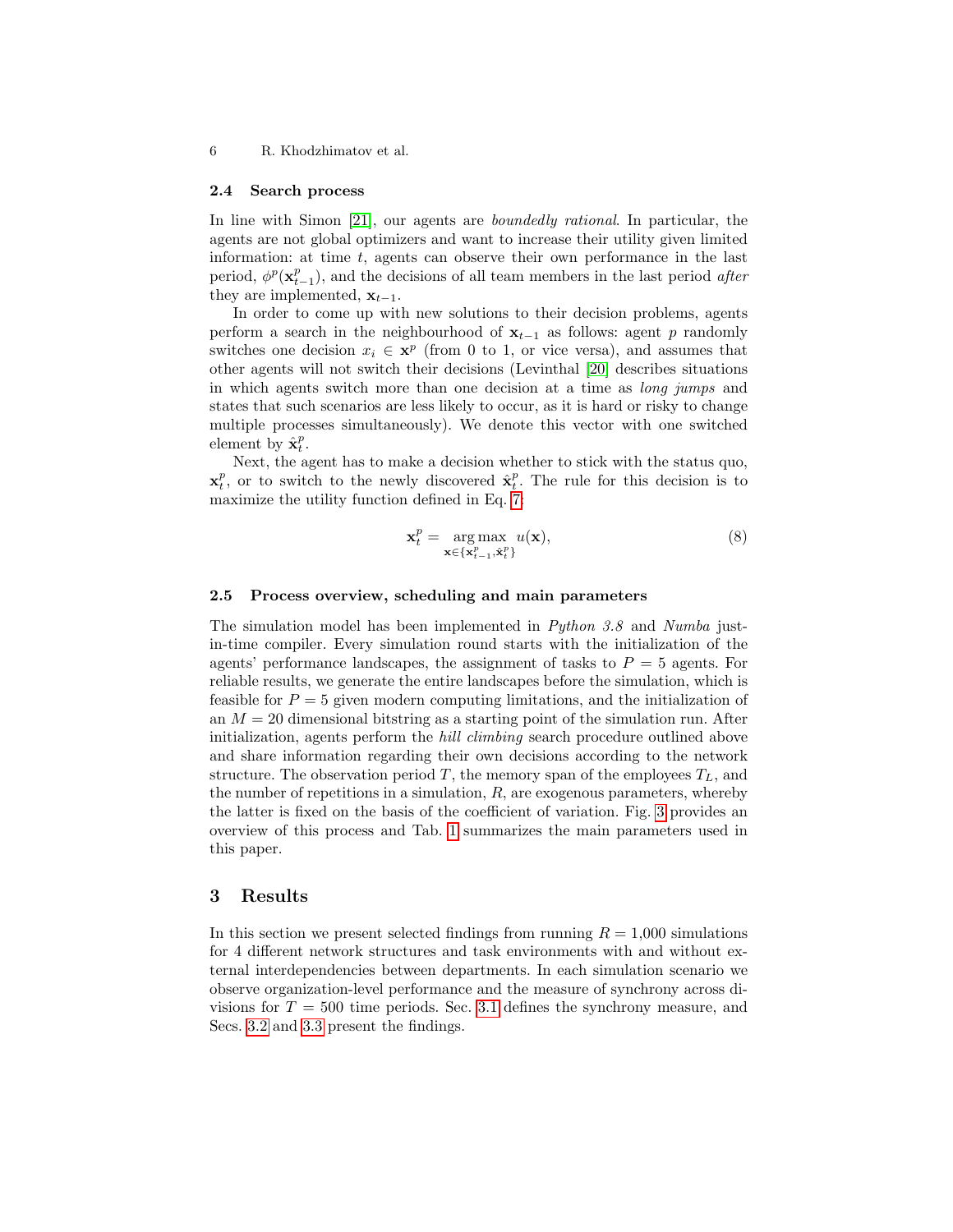<span id="page-6-0"></span>

Fig. 3: Process overview

<span id="page-6-1"></span>

| Parameter         | Description                                                                           | Value            |
|-------------------|---------------------------------------------------------------------------------------|------------------|
| М                 | Total number of tasks                                                                 | 20               |
| $\boldsymbol{P}$  | Number of agents                                                                      | 5                |
| N                 | Number of tasks assigned to a single agent                                            | 4                |
| [K, C, S]         | Internal and external couplings                                                       | [3,0,0], [2,2,2] |
| $\rho$            | Pairwise correlation between landscapes                                               | 0.9              |
| $T_L$             | Memory span of agents                                                                 | 50               |
| T                 | Observation period                                                                    | 500              |
| R                 | Number of simulation runs per scenario                                                | 1,000            |
| $[\alpha, \beta]$ | Weights for performance $\phi$ and conformity $\phi_{conf}$ [1,0], [0.5, 0.5], [0, 1] |                  |

Table 1: Main parameters

# <span id="page-6-2"></span>3.1 Measure of synchrony

To measure the synchrony of a strategy we first define the Hamming distance, which is a metric that returns the number of bits that are distinct in two bit strings. For example, the Hamming distance between a bit string 1001 and 1101 is equal to 1, as they differ in only one bit, and flipping just one bit is sufficient to make them equal. Similarly, the Hamming distance between identical bit strings 1001 and 1001 is equal to zero.

Next, we define the asynchrony or distinctness of a bitstring as the sum of all pairwise Hamming distances between the bit sub-strings allocated to different agents.

$$
\mathbf{H}(\mathbf{x}) = \sum_{p=1}^{P} \sum_{q=p}^{P} H(\mathbf{x}^p, \mathbf{x}^q)
$$
(9)

Finally, we measure the synchrony of a bitstring as a complement of the asynchrony normalized by its maximum: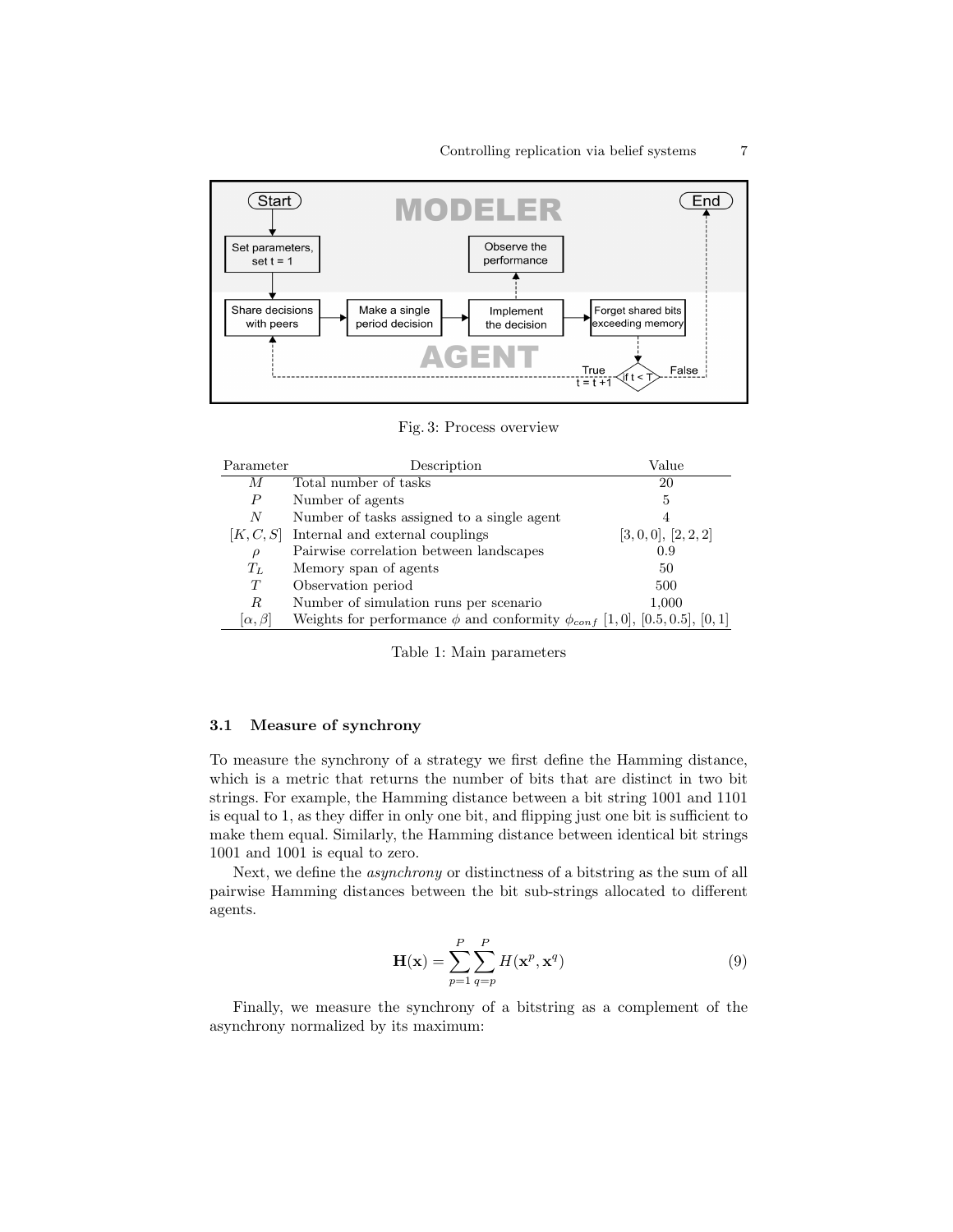$$
\mathbf{S}(\mathbf{x}) = 1 - \frac{\mathbf{H}(\mathbf{x})}{\max\{\mathbf{H}(\mathbf{x})\}}\tag{10}
$$

#### <span id="page-7-0"></span>3.2 Findings regarding synchrony

In this section we analyze how the synchrony in the organization is affected by the individuals' desire to conform by the different network structures through which they communicate. solely prefer the conformity and do not consider the actual performance in their departments (i.e.,  $\alpha = 0, \beta = 1$ ) to understand how the network structures operate to spread the best practices between departments. Fig. [4](#page-7-1) shows that the top-to-bottom unilateral sharing of knowledge in Star and Line network structures leads to the full synchrony, with Line network being slower to converge. The peer-to-peer egalitarian network structures like Cycle network lead only to partial synchrony even if the agents have a full desire to conform. By construction, this relation holds for all task environments with  $P = 5$  agents.

<span id="page-7-1"></span>

Fig. 4: Synchrony measure for full conformity ( $\alpha = 0, \beta = 1$ ). This figure applies to all scenarios with  $P = 5$ , and, by construction, is not affected by the structure of the task environment.

This intuitive finding, however, no longer holds in a more realistic scenario, in which agents have both performance and conformity in their preferences (i.e.  $\alpha = \beta = 0.5$ . Indeed, we find that centralized Star network leads to a high synchrony only in the short term in the absence of external interdependencies between divisions. In the long term, however, the Cycle network leads to a higher synchrony. In presence of external interdependencies between divisions, the Ring network leads to the highest synchrony and passes the Star network after 50 periods. Moreover, the Line network leads to the lowest synchrony for interrelated divisions. All of these scenarios, however, lead to a significantly higher synchrony than the situations in which agents do not have a desire to conform (i.e.,  $\alpha = 1$ ,  $\beta = 0$ , which lead to a synchrony measure  $S(x) \leq 0.3$ .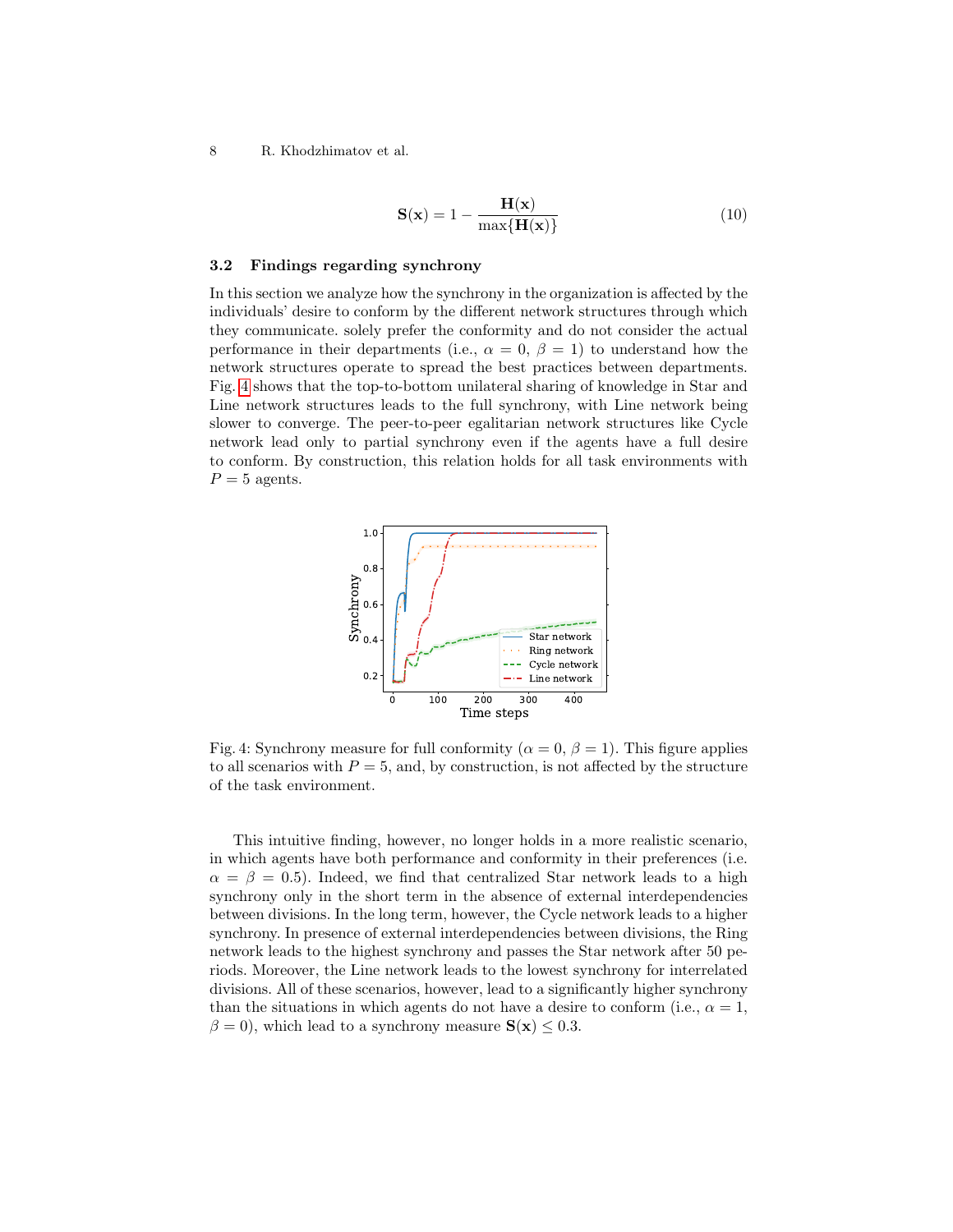

(a) Internal interdependence (b) External interdependence

Fig. 5: Synchrony measure for moderate level of conformity

These results indicate that, while conformity can significantly increase the diffusion of best practices in the organizations, the management should be careful in promoting it and consider the nature of tasks the units are facing and the interdependence between them. We find that the naive idea of identifying the successful unit and promoting other units to directly replicate its practices does not always lead to the highest diffusion of knowledge, and that forsaking a centralized control and promoting a peer-to-peer communication is more effective in the long run.

#### <span id="page-8-1"></span>3.3 Performance measure

Next, we look at how the different network structures affect the organizationlevel performance for environments with and without external interdependencies. We find that the centralized Line and Star network structures actually lead to less organizational performance than the decentralized Ring and Cycle networks. This happens because in the centralized network structures, the central units do not see decisions of their peers and, thus, cannot benefit from the knowledge they have gained. In the decentralized network structures, on the other hand, all units directly or indirectly observe the decisions made by their peers, and, thus, can benefit from the knowledge of all departments.

Between the latter two, the Ring network leads to the higher performance in presence of external interdependencies between units, and the Cycle network leads to the highest long-term performance in the absence of them.

# <span id="page-8-0"></span>4 Conclusion

In this paper we studied how multi-unit organizations can employ individuals' belief systems, particularly, their desire to conform to the behavior of their peers, to achieve the diffusion of best practices between their units. We performed an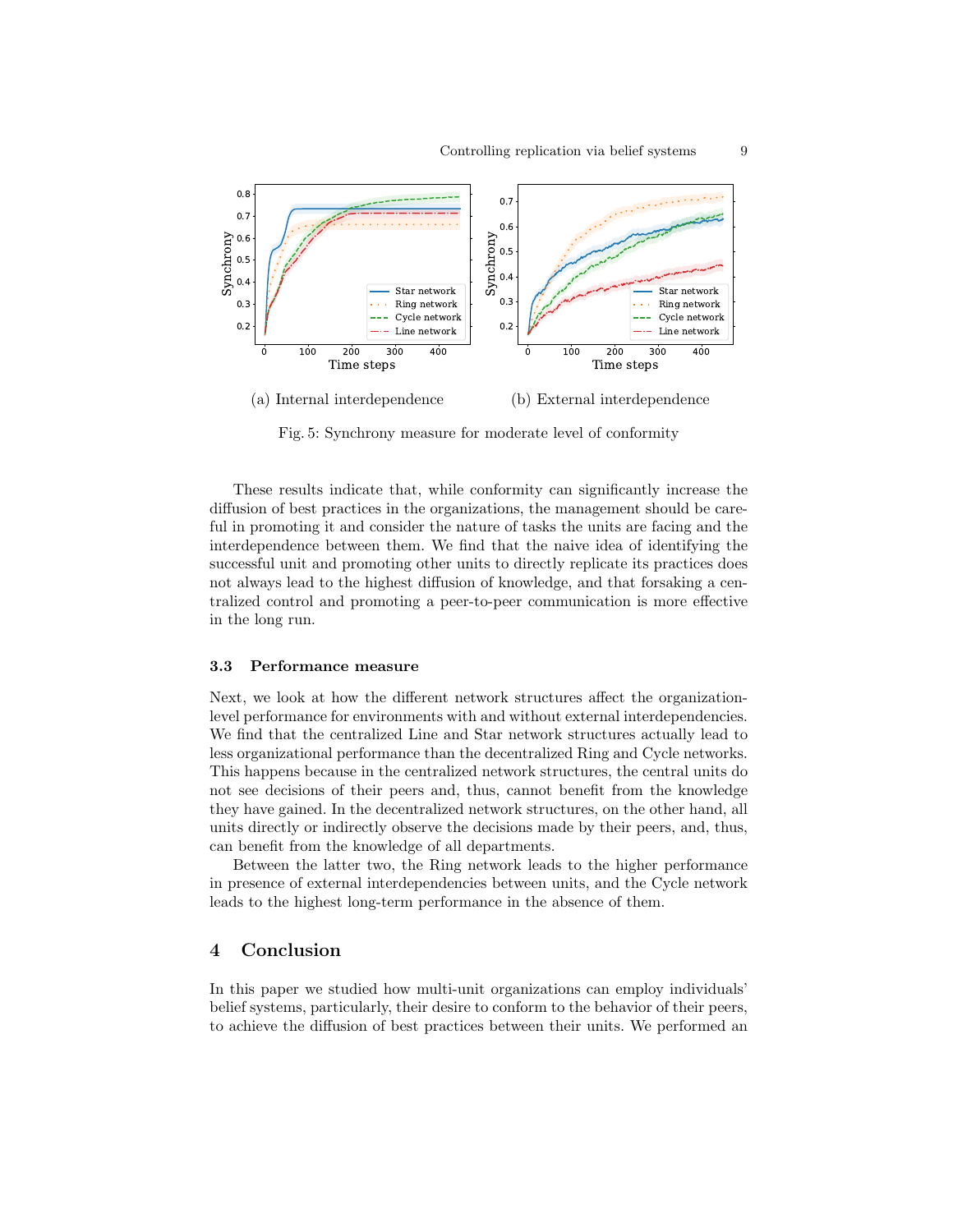

Fig. 6: Performance for moderate level of conformity

agent-based simulation of the organization and compared the achieved synchrony for different network structures between the units. We found that, contrary to the intuition, the centralized spread of knowledge from a single unit to others leads to a lower long-term synchrony than the decentralized peer-to-peer sharing of knowledge between all units. Interestingly, our results do not feature a tradeoff between organizational performance and synchrony – we find that in most situations the decentralized Cycle and Ring networks help to achieve both the high synchrony and the high performance.

The implications of our results are that the management in multi-unit organizations should forsake the centralized control over the diffusion of knowledge (via diagnostic or boundary control systems) and to promote an organizational culture of sharing knowledge and conforming to the most frequent practices. The limitations of our research include the lack of historical performance in the agents' consideration to conform – further research might address this via dynamically updated weights for the desire to conform.

# References

- <span id="page-9-3"></span>1. Akerlof, G.A.: A theory of social custom, of which unemployment may be one consequence. The Quarterly Journal of Economics 94(4), 749 (Jun 1980). [https://doi.org/10.2307/1885667,](https://doi.org/10.2307/1885667) <https://doi.org/10.2307/1885667>
- <span id="page-9-0"></span>2. Argote, L., Ingram, P.: Knowledge transfer: A basis for competitive advantage in firms. Organizational Behavior and Human Decision Processes 82(1), 150–169 (2000)
- <span id="page-9-2"></span>3. Chang, M.H., Harrington, J.E.: Centralization vs. decentralization in a multi-unit organization: A computational model of a retail chain as a multi-agent adaptive system. Management Science 46(11), 1427–1440 (2000)
- <span id="page-9-1"></span>4. Cialdini, R.B., Goldstein, N.J.: Social influence: Compliance and conformity. Annual Review of Psychology 55(1), 591–621 (2004)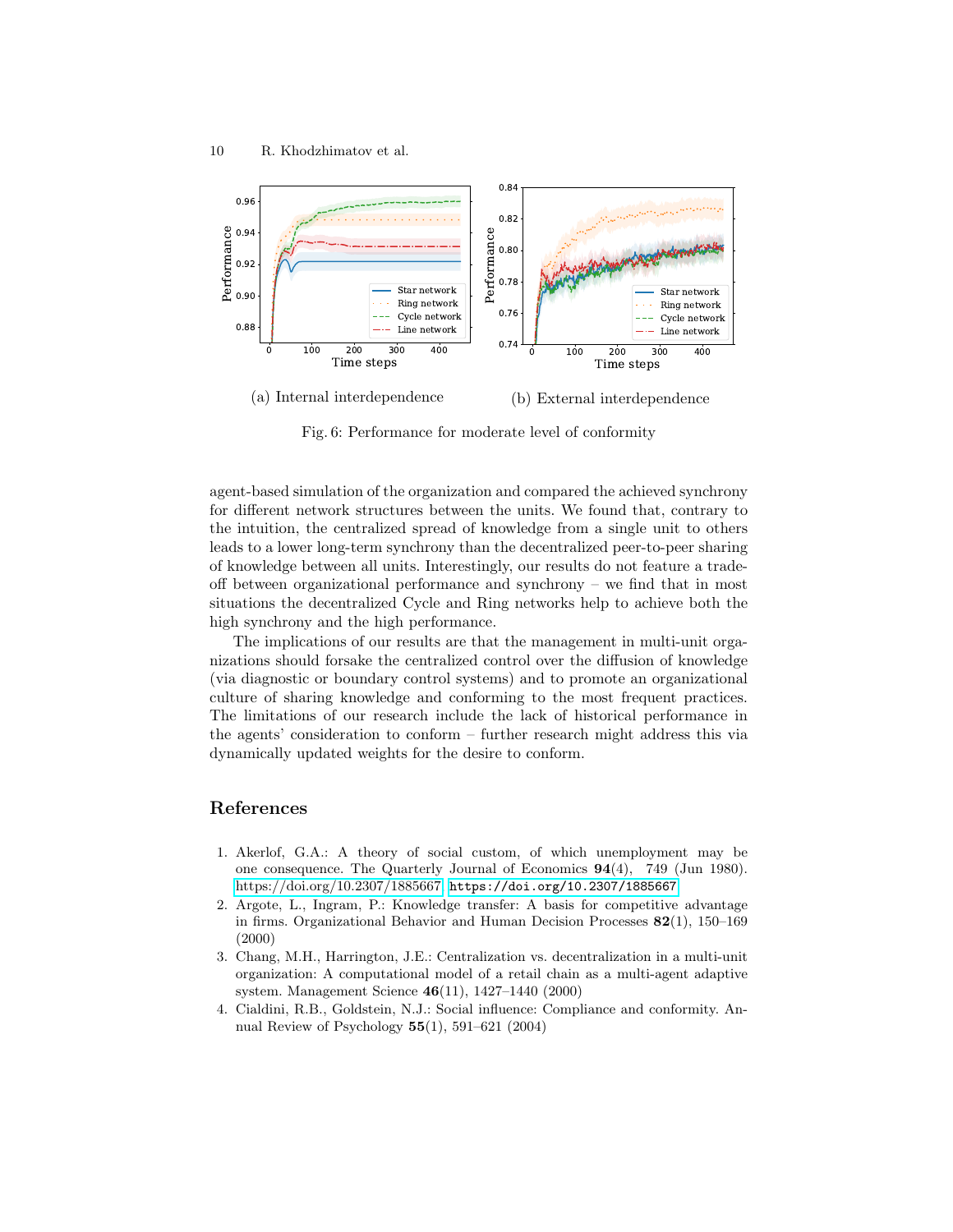- <span id="page-10-3"></span>5. Cialdini, R.B., Reno, R., Kallgren, C.: A focus theory of normative conduct: Recycling the concept of norms to reduce littering in public places. Journal of Personality and Social Psychology 58, 1015–1026 (06 1990)
- <span id="page-10-4"></span>6. Darr, E.D., Argote, L., Epple, D.: The acquisition, transfer, and depreciation of knowledge in service organizations: Productivity in franchises. Management Science 41(11), 1750–1762 (1995)
- <span id="page-10-5"></span>7. Galbraith, C.S.: Transferring core manufacturing technologies in high-technology firms. California Management Review  $32(4)$ , 56–70 (1990)
- <span id="page-10-16"></span>8. Gali, J.: Keeping up with the joneses: Consumption externalities, portfolio choice, and asset prices. Journal of Money, Credit and Banking 26(1), 1–8 (1994)
- <span id="page-10-0"></span>9. Garvin, D.A., Levesque, L.C.: The multiunit enterprise. Harvard Business Review pp. 106–107 (2008)
- <span id="page-10-8"></span>10. Haldin-Herrgard, T.: Difficulties in diffusion of tacit knowledge in organizations. Journal of Intellectual Capital  $1(4)$ , 357–365 (2000)
- <span id="page-10-6"></span>11. Hansen, M.T.: Knowledge networks: Explaining effective knowledge sharing in multiunit companies. Organization Science 13(3), 232–248 (2002)
- <span id="page-10-15"></span>12. Iversion, K.E.: A Programming Language. Wiley (1962)
- <span id="page-10-7"></span>13. Kane, A.A., Argote, L., Levine, J.M.: Knowledge transfer between groups via personnel rotation: Effects of social identity and knowledge quality. Organizational Behavior and Human Decision Processes 96(1), 56–71 (2005)
- <span id="page-10-12"></span>14. Kauffman, S.A., Johnsen, S.: Coevolution to the edge of chaos: Coupled fitness landscapes, poised states, and coevolutionary avalanches. Journal of Theoretical Biology  $149(4)$ ,  $467 - 505$  (1991)
- <span id="page-10-11"></span>15. Kauffman, S.A., Weinberger, E.D.: The NK model of rugged fitness landscapes and its application to maturation of the immune response. Journal of Theoretical Biology 141, 211–245 (1989)
- <span id="page-10-19"></span>16. Khodzhimatov, R., Leitner, S., Wall, F.: Interactions between social norms and incentive mechanisms in organizations. In: Coordination, Organizations, Institutions, Norms, and Ethics for Governance of Multi-Agent Systems (2021)
- <span id="page-10-18"></span>17. Khodzhimatov, R., Leitner, S., Wall, F.: On the effect of social norms on performance in teams with distributed decision makers. In: Social, Cultural, and Behavioral Modeling. pp. 299–309. Springer International Publishing, Cham (2021)
- <span id="page-10-1"></span>18. Kim, S.: The rise of multiunit firms in u.s. manufacturing. Explorations in Economic History 36(4), 360–386 (1999)
- <span id="page-10-10"></span>19. Leitner, S., Wall, F.: Simulation-based research in management accounting and control: an illustrative overview. Journal of Management Control 26(2-3), 105–129 (Jul 2015)
- <span id="page-10-13"></span>20. Levinthal, D.A.: Adaptation on rugged landscapes. Management Science 43(7), 934–950 (1997)
- <span id="page-10-20"></span>21. Simon, H.A.: Models of man; social and rational. (1957)
- <span id="page-10-2"></span>22. Simons, R.: Control in an age of empowerment. Harvard Business Review (1995)
- <span id="page-10-9"></span>23. Tessier, S., Otley, D.: A conceptual development of simons' levers of control framework. Management Accounting Research  $23(3)$ , 171 – 185 (2012)
- <span id="page-10-17"></span>24. Tversky, A., Kahneman, D.: Loss aversion in riskless choice: A referencedependent model. The Quarterly Journal of Economics 106(4), 1039–1061 (1991). <https://doi.org/10.2307/2937956>
- <span id="page-10-14"></span>25. Verel, S., Liefooghe, A., Jourdan, L., Dhaenens, C.: On the structure of multiobjective combinatorial search space: MNK-landscapes with correlated objectives. European Journal of Operational Research  $227(2)$ ,  $331 - 342$  (2013)